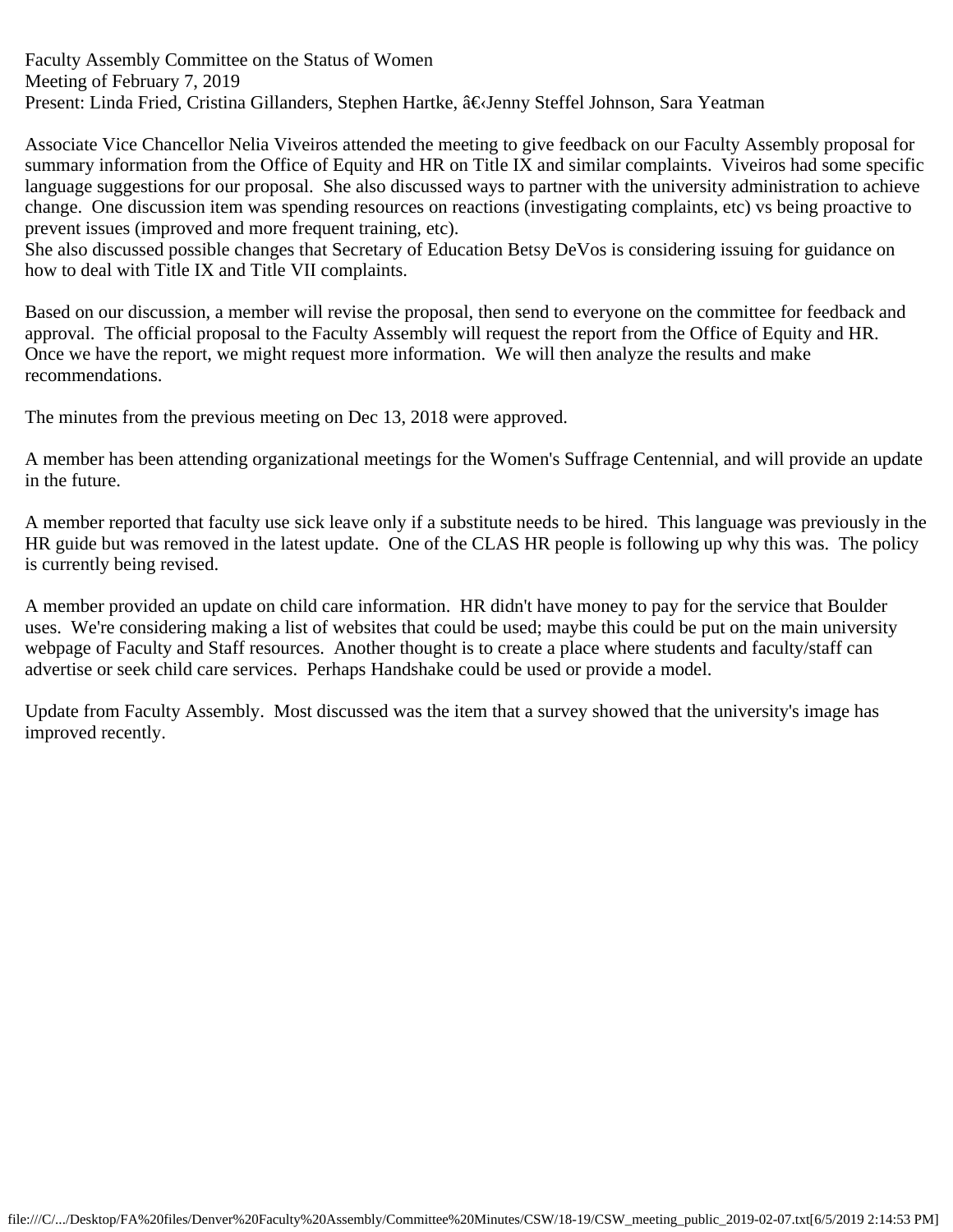Faculty Assembly Committee on the Status of Women Meeting of March 7, 2019 Present: Sebawit Bishu, Maryam Darbeheshti, Linda Fried, Cristina Gillanders, Stephen Hartke, Erin Heckel, Nikki McCaslin, â€Jenny Steffel Johnson, Sarah Tyson, Sara Yeatman

The minutes from the previous meeting on Feb 7, 2019, were approved.

The committee's proposal on summary reports from the Office of Equity and HR was approved by the Faculty Assembly, with some minor modifications. The chair of the Faculty Assembly then sent the letter to university administration.

A member is putting together a list of child care resources, modeled on the list for Anschutz. She will contact HR on where this information should be posted on the university website. She will investigate how students can list child care services they provide on Handshake, or faculty/staff/students listing they are looking for child care services.

A member reported on the meetings of the Colorado Women's Suffrage Collaborative, which is coordinating activities across the state. They have a speaker's bureau (list of potential speakers, some from the Colorado Women's Hall of Fame), and the member said that speakers could be hosted at the Auraria Library. Another possibility is a virtual tour on the Discovery Wall at the library. For next time, we should think about the possibility of activities in each college.

The next meeting is April 4, 2019. Farah A. Ibrahim will attend the meeting; she authored a report on the Experiences of Ethnic Diverse Faculty at CU Anschutz and Denver. Tom Beck (chair of Faculty Assembly Ethnic Diversity Committee) is also invited to attend. We will discuss with them the status of minority women on campus. We will also discuss what they see the role of faculty committees are, and our committee in particular. Send any questions about the report (or about other discussion items) to Cristina before the meeting.

We had an update from the Faculty Assembly. The major items were: should professional plans be required for posttenure review; replacement for FERPA; state funding in the budget.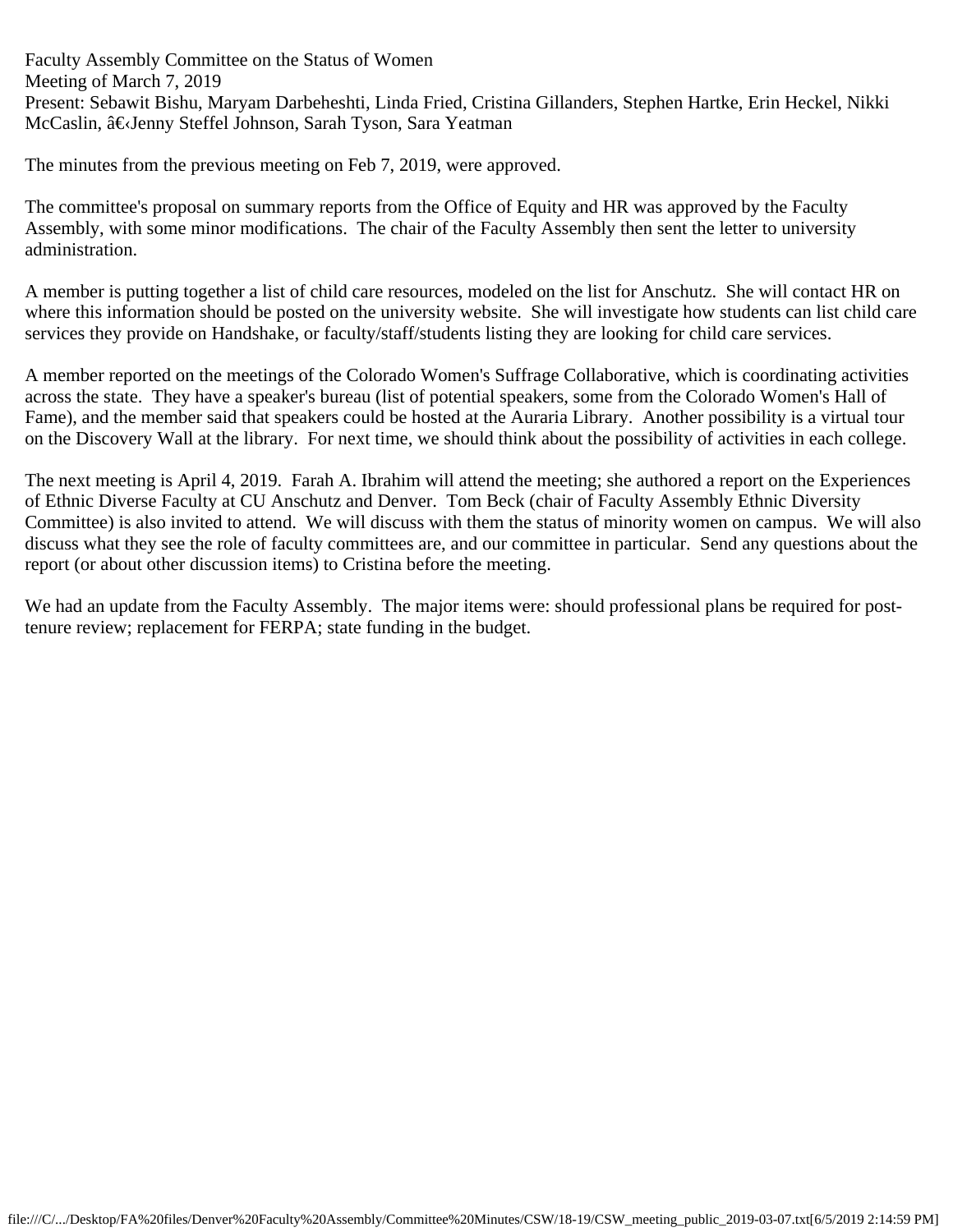Faculty Assembly Committee on the Status of Women Meeting of April 4, 2019 Present: Maryam Darbeheshti, Linda Fried, Cristina Gillanders, Stephen Hartke, Nikki McCaslin, Sarah Tyson, Sara Yeatman

Thomas Beck (chair of Faculty Assembly Ethnic Diversity Committee) and Farah Ibrahim (past chair of the FA Ethnic Diversity Committee) attended at the beginning of the meeting to discuss our committee supporting a proposal to the administration to have a point person in the administration that faculty can go to with issues (such as biases in the tenure and promotion process, pay differential, etc). The question was asked how this position would be different than the Vice Chancellor for Diversity and Inclusion position currently held by Brenda Allen. It was mentioned that the Vice Chancellor position is too high level, has many constituencies, and is particularly focused on students. Perhaps the request for a new position should be combined with re-defining the Vice Chancellor position or having a say in the person hired to fill that position after Allen retires. Ibrahim also mentioned the possibility of bringing back the faculty omsbudsperson position, and discussed some of the issues with the position not being effective previously. The campus Omsbuds office might not be effective enough as they do not have someone experienced with handling particularly these issues. Other discussion was about the role of the Center for Faculty Development. Going forward, this issue will be discussed with the FA Executive Committee.

The chair received a letter from Carolyn Brownawell (Associate Vice Chancellor and Chief Human Resources Officer) and Nelia Viveiros (Associate Vice Chancellor for Academic Operations) addressing the letter sent by the CLAS Council. The letter seemed to also be a response to the Faculty Assembly's letter initiated by our committee. The administration letter was shared with the committee. The chair will send a response acknowledging receipt and that we will consider it at our next meeting.

We discussed a student-initiated proposal to freely provide feminine hygiene products in CU Denver buildings on the Auraria campus. There was some discussion about how the products would be supplied such that they would be reach the intended audience and not be stolen. The committee unanimously voted to support the proposal.

For our next meeting on Thu May 2, we will discuss the administration response to our Faculty Assembly request and plans for celebrating the centennial of women's suffrage.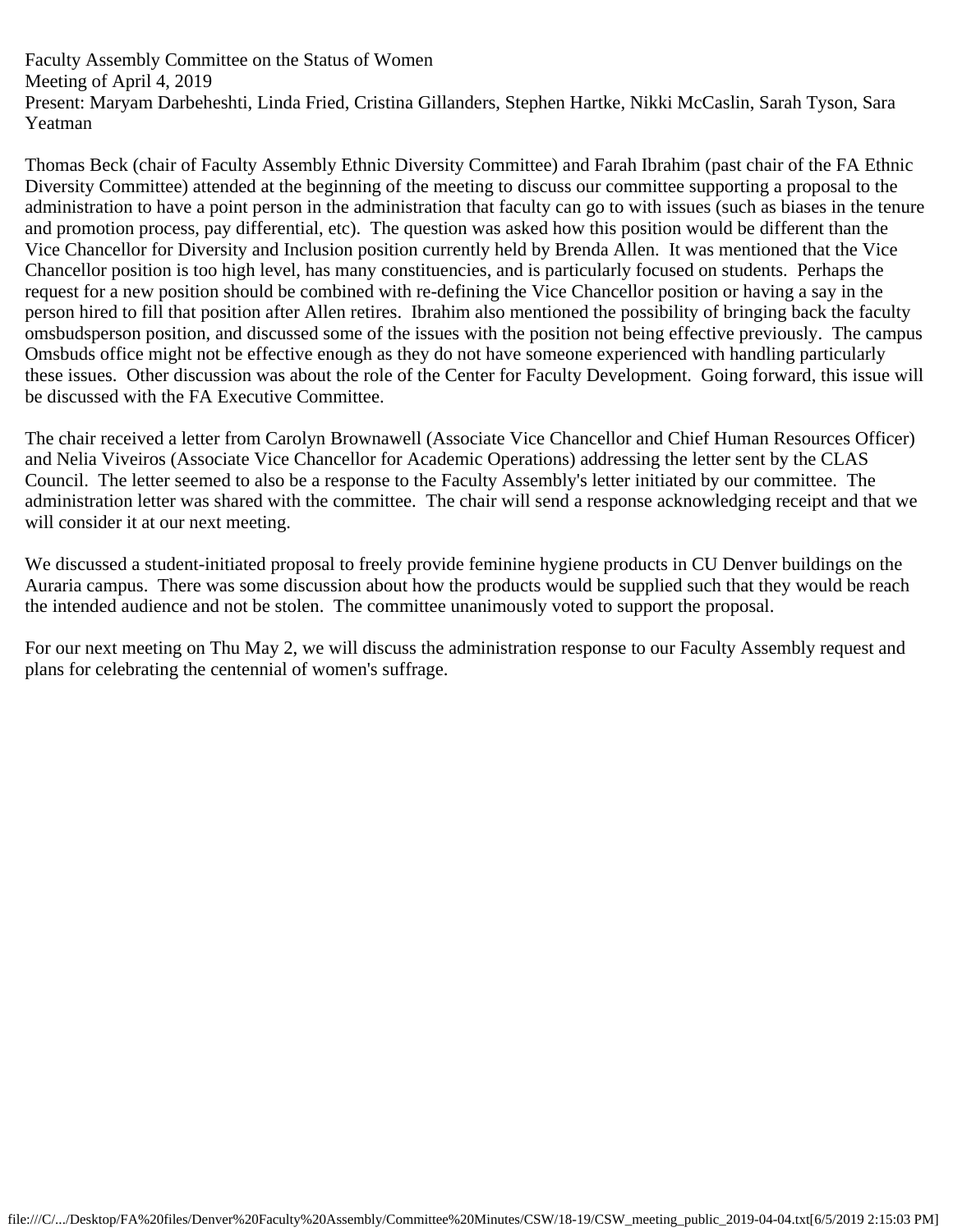Faculty Assembly Committee on the Status of Women Meeting of May 2, 2019 Present: Sebawit Bishu, Maryam Darbeheshti, Linda Fried, Cristina Gillanders, Stephen Hartke, Nikki McCaslin, â €Jenny Steffel Johnson, Sarah Tyson, Sara Yeatman

Frida Silva (Vice President of CU Denver Student Government Association) and Esther Bellinsky (undergrad student) presented about their proposal to provide free feminine hygiene products in bathrooms in CU Denver buildings. They described the origins of the initiative. There are two proposals: one that includes research citations, student stories, and explains how the budget was calculated. The second proposal is very short, with just the specific action items. The proposals present three different options, with different amount of coverage and different costs. Ultimately, they would like the entire Auraria Campus to participate, but they are starting with CU Denver.

Discussion: Some departments have done this with local bathrooms in their buildings. Could this data be used to justify a broader pilot? The three Auraria Campus institutions' student governments have contributed to projects at the Auraria Library, which was then matched by institutions' administrations. Would a joint effort work?

The students asked the committee for a letter of support. A member will draft a letter to share with the committee.

A member will prepare a year end report of the committee's activities for the Faculty Assembly.

The minutes of the previous meeting were approved.

We discussed a response to the administration letter about our letter requesting summary reports from the Office of Equity and HR. We will ask Nelia Viveiros to attend one of our first committee meetings in the fall for an update. We will write a response saying that we are encouraged by the administration's response, but still have concerns, such as an HR tracking system, OE reports providing relevant data, and having a larger climate survey. Two members will draft a response and send it, probably after the semester ends.

For next academic year, the chair is willing to serve as chair again. One member is rotating off the committee, so a new secretary will be needed. A member volunteered to attend the Women's Committee of the system-wide Faculty Council (in the past, the chair has tried to do this).

We had a short discussion of Mark Kennedy as the finalist for university president.

We discussed the women's suffrage centennial. A member has a "toolkit" from the state-wide planning, including information on events and a shared calendar. The Auraria Library may be able to sponsor some of the events. This will be one of the first items to discuss in the fall.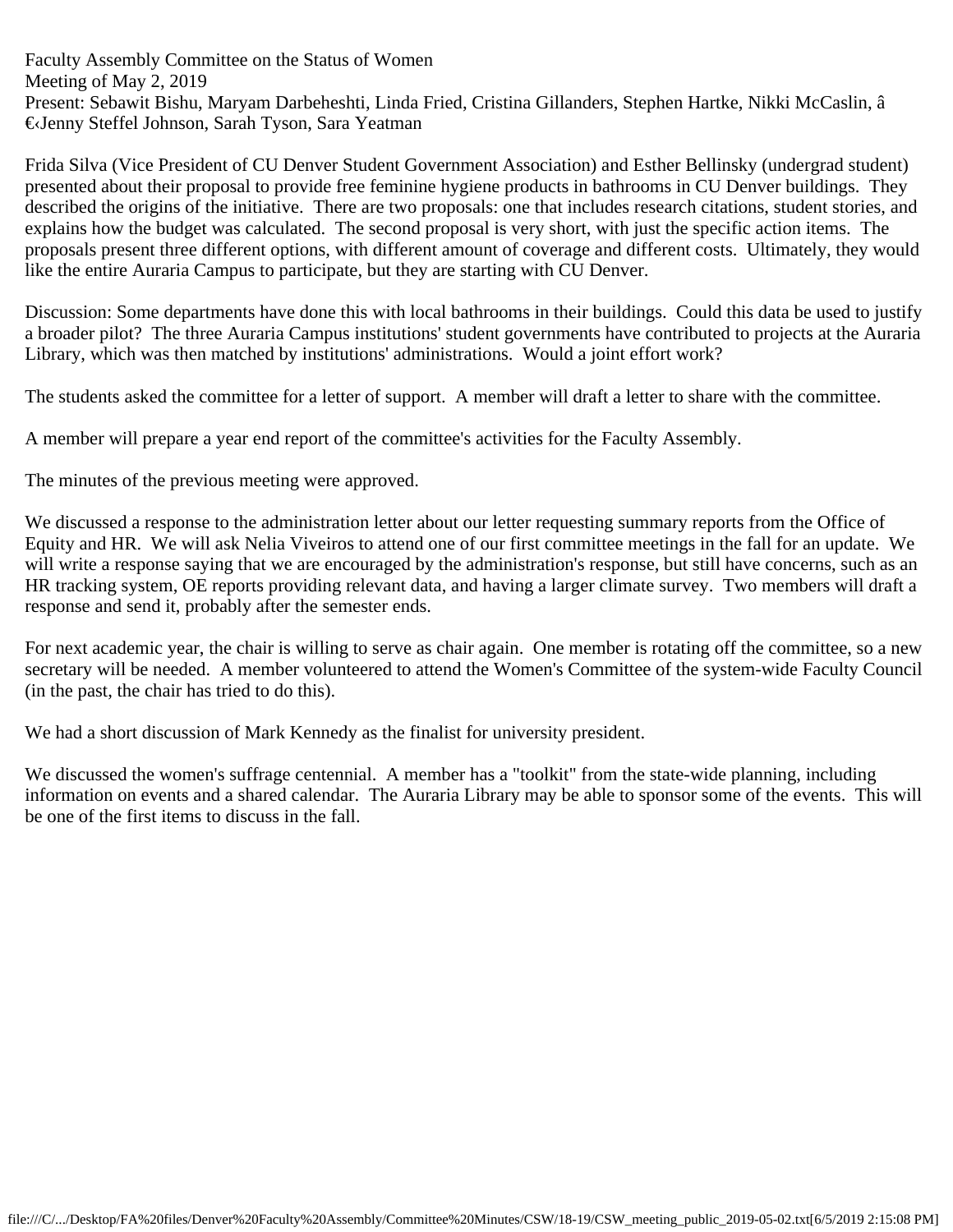## UCD Committee on the Status of Women, meeting Oct. 10, 2019, Minutes

In attendance and attending via Zoom: Cristina Gillanders (Chair, Education), Sara Yeatman (Vice Chair, CLAS), Anna Warrener (Anthropology), Linda Fried (Business), Sandy Zook (PAIS), Laurel Beck (Biology), Maryam Darbeheshti (Engineering), Nikki McCaslin (Secretary, Auraria Library), Heather Johnson (guest, Co-Chair of Faculty Council Woman's Committee), Joanne Addison (guest, English, former Faculty Assembly Chair)

## Childcare:

We are interested in bringing together early learning education students who need money with faculty who need childcare. Boulder has a list of resources on their Human Resources website. Can our campus get something like this? It costs Boulder \$25-30,000 annually to run this.

Our family leave and sick leave exists, but is not yet online.

Full day childcare costs are around \$15,000 per year for a single child, \$30,000 for two children. Around 59% of women in academia have considered leaving work just because of daycare expenses. We need to advocate for the bigger picture of retention of faculty and students. Explore ways to help subsidize daycare and get extra help in the summer. Cooperate with the YMCA programs for reduced price and connect with the Denver City Center preschool programs. Are there any large or small funds available? What will be the effect of full-day kindergarten and universal Pre-K? We can frame the need for cheaper childcare conversation in terms of loss of production, attrition rate and retention of students and faculty.

If anything happened to one of the children during care, who would be responsible? Insurance issues?

We may need to do a survey to find out how many students and faculty we have with children needing daycare.

We should include fathers and custodial grandparents in the primary care givers survey.

Action items:

Meet with Bob Damrauer regarding grants.

Do a literature review regarding retention and childcare.

Anna will look for connections with existing structures and programs, such as the YMCA.

Learn who is doing culture surveys on campus and see if we can tie our survey in there.

Faculty Council Women's Committee Spring Symposium:

Faculty Council Women's Committee would like the Denver campus to host the 18<sup>th</sup> annual Women's Symposium for the next two years. They can offer funding and staff support.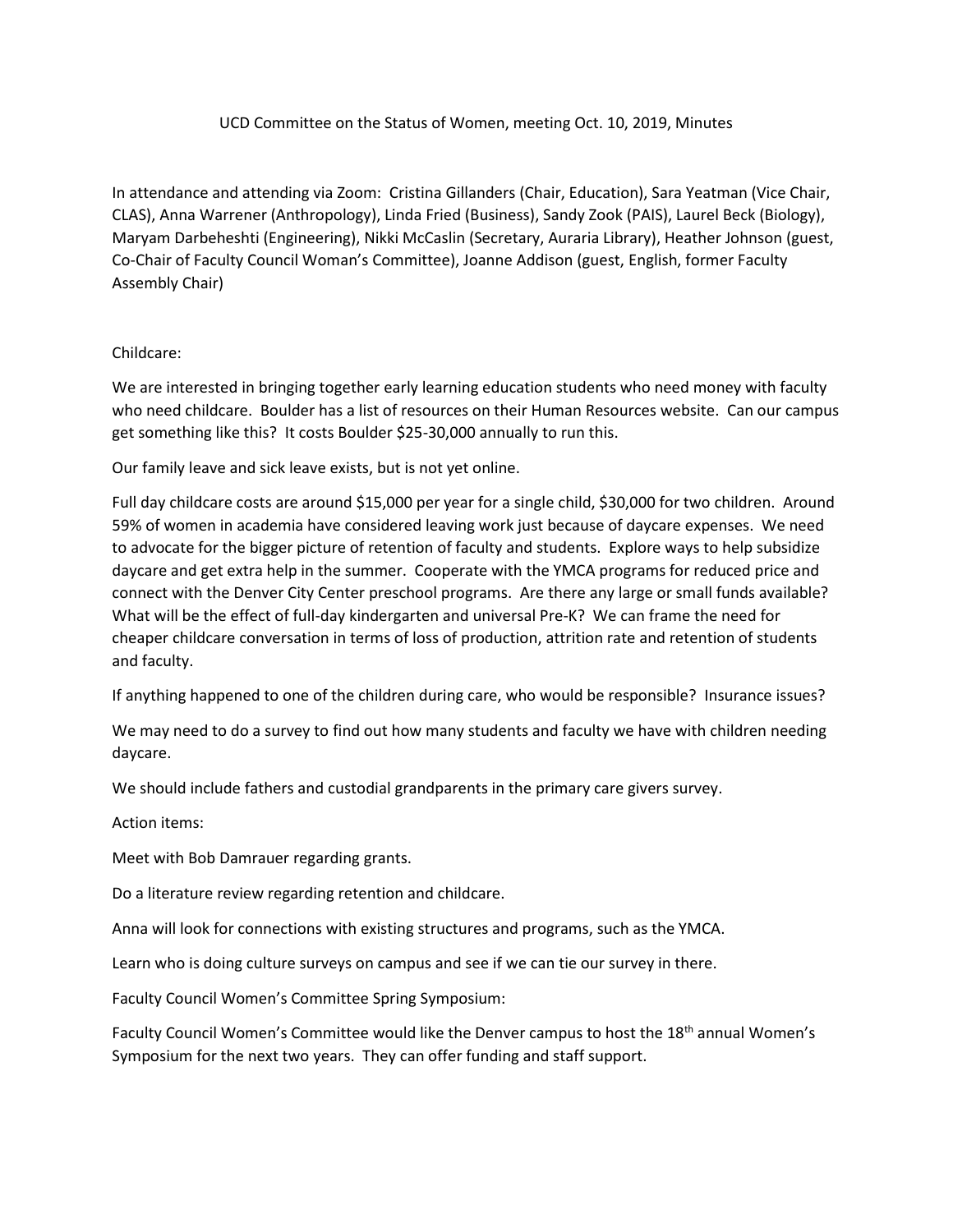This event has become too large is mainly attended by staff members, rather than university women faculty, for whom it was intended. They would like us to host a shorter conference, preferably on Friday March 6<sup>th</sup> or 13<sup>th</sup>. The Elizabeth Gee award will be given at the symposium, which is the only university award meant for outstanding contributions to women's issues. The winner traditionally gives a 20-30 minute talk. They would also like to invite Chancellor Dorothy Horrell to give the opening address, as she is set to retire this year. They would like the symposium to go from 10:00-2:00 or 11:00- 2:00 with these two speakers, the Gee award, lunch and ten or twelve tables, each with a theme and theme leader, in which faculty could bring and discuss their pet projects. Our committee would be responsible for co-selecting themes and other planning.

The committee members agreed to host this symposium.

Respectfully submitted, Nikki McCaslin